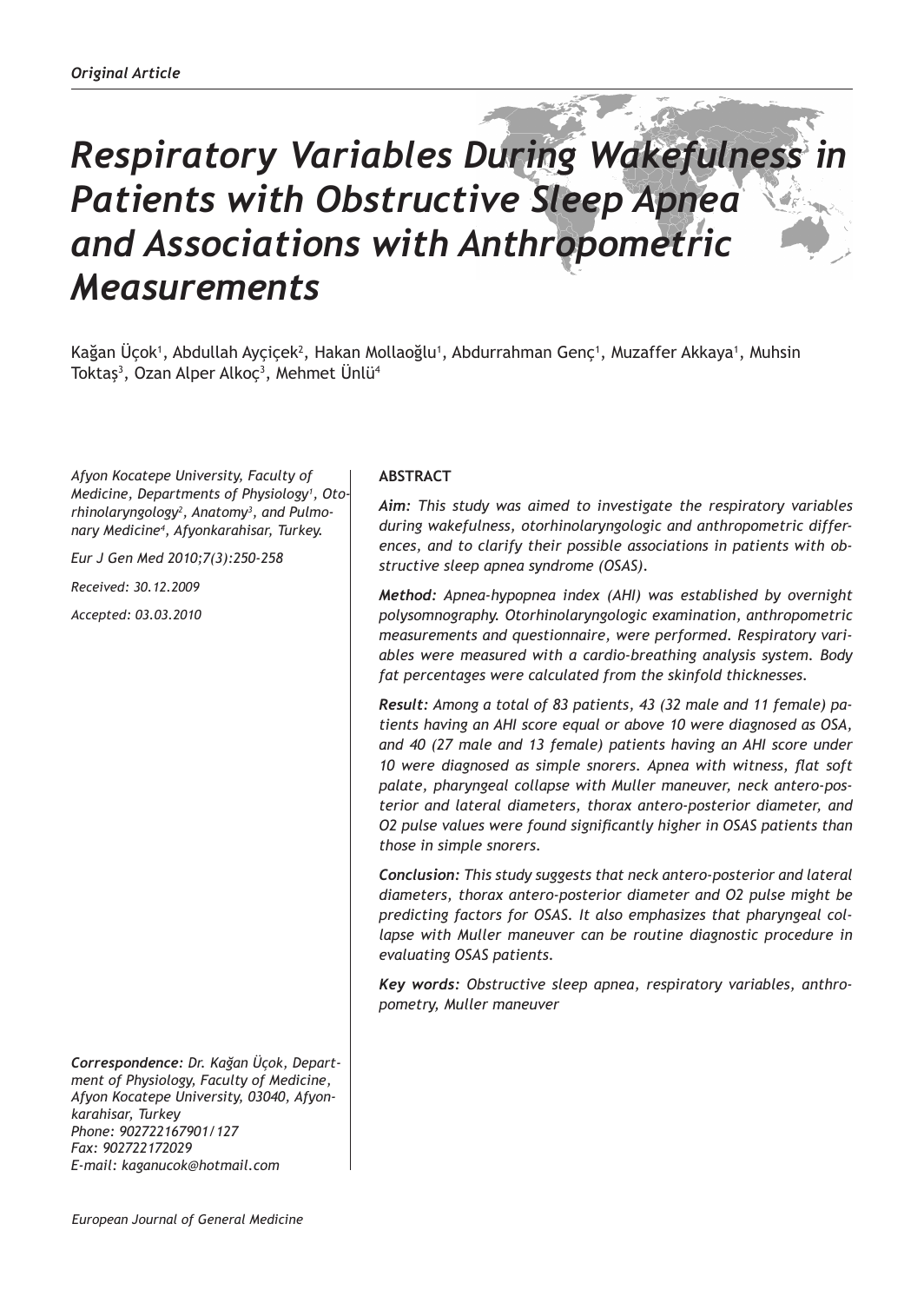## *Uyanık Durumdaki Obstrüktif Uyku Apne Sendromlu Hastalarda Solunumsal Değişkenler ve Antropometrik Ölçümler*

*Amaç: Bu çalışmada, uyanık durumdaki obstrüktif uyku apne sendromlu hastalardaki solunumsal değişkenlerin, kulak-burun-boğaz ve antropometriyle ilgili farklılıklarının araştırılması ve bunların olası ilişkilerinin aydınlatılması amaçlanmıştır.*

*Metod: Apne-hipopne indeksi (AHİ) polisomnografi ile belirlendi. Kulak-burun-boğaz muayenesi, antropometrik ölçümler ve anket uygulamaları gerçekleştirildi. Solunumsal değişkenler kalp-solunum analiz sistemi ile ölçüldü. Vücut yağ yüzdesi deri kıvrım kalınlıklarından hesaplandı.* 

*Bulgular: Toplam 82 katılımcıdan, AHİ skoru 10 ve üzeri olan 43 hasta (32 erkek, 11 kadın) obstrüktif uyku apne sendromu ve AHİ skoru 10'un altında olan 40 hasta (27 erkek, 13 kadın) basit horlama tanısı aldı. Obstrüktif uyku apne sendromlu hastalarda tanıklı apne, yayvan yumuşak damak ve Müller manevrasıyla oluşan kollaps, boyun ön-arka ve lateral çapları, göğüs ön-arka çapı ve 'dakika O2 alımı/kalp hızı' değeri basit horlamalılara göre yüksek bulundu.* 

*Sonuç: : Bu çalışma ile obstrüktif uyku apne sendromlu hastalarda boyun ön-arka ve lateral çapları, göğüs ön-arka çapı ve 'dakika O2 alımı/kalp hızı' değerinin hastalık prediktörleri olabileceği ileri sürüldü. Aynı zamanda, Müller manevrasıyla oluşan kollapsın obstrüktif uyku apne sendromlu hastalarının rutin muayenesinde tanı amaçlı kullanılabileceği bildirildi.* 

*Anahtar kelimeler: Ostrüktif uyku apne, solunumsal değişkenler, antropometri, Müller manevrası.*

## **INTRODUCTION**

Obstructive sleep apnea syndrome (OSAS) is a common and often life-altering sleep-related breathing disorder (1). Patients with OSAS have many episodes of increased airway resistance because of repeated collapses of upper airways during night (2). OSAS leads to excessive daytime sleepiness, cognitive dysfunction, impaired work performance, and decrements in health-related quality of life (3). OSAS is associated with increased risk for cardiovascular diseases including hypertension, myocardial ischemia and left ventricular hypertrophy (4).

In the last years a great deal of attention has been paid to this problem due to the fact that the high prevalence of this disease in the general population turns this into a true public health problem (5). Young et al. (6) claimed that the proportion of OSAS patients in the general adult population goes undiagnosed. They estimated that 93% of women and 82% of men with moderate to severe OSAS have not been clinically diagnosed without obvious barriers to health care for sleep disorders. Knowledge of risk factors for obstructive sleep apnea is crucial to properly direct diagnostic attention at those with the highest risk (7). Major risk factors for OSAS are age, excess body weight, sex, race, craniofacial and neck anatomy, familial and genetic predisposition, medical comorbidity, and others (3). Structural features such as retrognathia, tonsillar hypertrophy, enlarged tongue or soft palate, inferiorly positioned hyoid bone, maxillary and mandibular retroposition, and decreased posterior airway space can narrow upper airway dimensions and promote the occurrence of apneas and hypopneas during sleep (8).

Respiratory variables were usually investigated during sleep but not awake in patients with OSAS. Nevertheless, changed respiratory parameters in wakeful patients might be used easily as an indicator of cardio-pulmonary status of OSAS patients.

The aims of present study were to investigate the respiratory variables during wakefulness, anthropometric and otorhinolaryngologic differences, and to clarify possible relationships of them in patients with OSAS.

#### **MATERIALS AND METHODS**

#### *Patients*

Eighty three patients (59 males, 24 females), who were referred to departments of Otorhinolaryngology and Pulmonary Medicine with suspected OSAS were included consecutively in the study. The study protocol was approved by the Local Ethics Committee, and all patients gave written informed consent to participate in the study. Patients who had craniofacial abnormality, retrognathism, cardiovascular diseases -particularly those who use beta blockers- metabolic disorders such as diabetes mellitus were also excluded from the study.

#### *Otorhinolaryngologic examination*

Nasal examination was made using nasal speculum and endoscope. Nasal pathologies (septum deviation, hypertrophy of medium or inferior choncha, choncha bullosa, nasal polyps, and abnormality of internal and external valves) which block air flow in nasal passage were examined.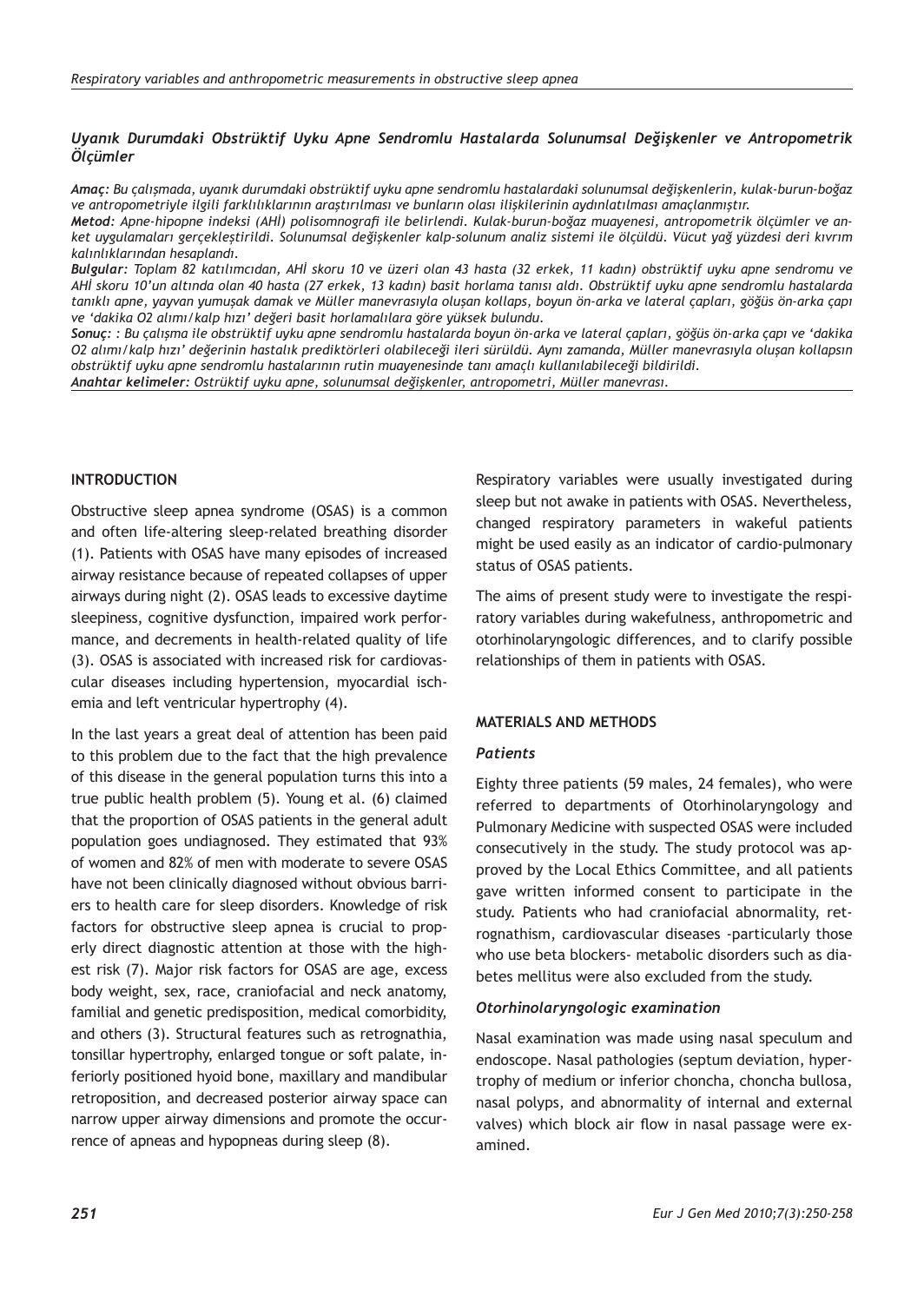|                                          | Simple Snorers  | OSAS Patients   | p value |
|------------------------------------------|-----------------|-----------------|---------|
| AHI                                      | $3.4\pm2.3$     | $37.9 + 23.8$   | 0.000   |
| Age                                      | $46.2 + 8.5$    | $48.9 + 7.5$    | 0.122   |
| Apnea with witness, %                    | 72.7            | 97.6            | 0.002   |
| Nasal obstruction, %                     | 25.8            | 41.5            | 0.167   |
| Flat soft palate, %                      | 41.9            | 82.9            | 0.000   |
| Wide uvula, %                            | 52.4            | 58.5            | 0.644   |
| Pharyngeal collapse (Muller maneuver), % | 29.0            | 95.1            | 0.000   |
| Smoking (packed-year)                    | $27.3 \pm 13.7$ | $18.1 \pm 11.6$ | 0.061   |

*Table 1. Apnea–hypopnea index (AHI), clinical examination findings and questionnaires of patients.*

Soft palate and uvula were examined when the mouth was open and without pulling the tongue out. Flat, wide and flabby soft palate and uvula which change retro-palatial distance were evaluated and decided by an expert otolaryngologist (AA) as a result of physical examination. Patients were classified into two groups in terms of nasal obstruction, flat soft palate, wide uvula, and pharyngeal collapse as a result of Muller maneuver. Muller maneuver: Flexible endoscope was inserted into the noise. Patients were instructed to perform forced inspiration with their nose and mouth covered. Pharyngeal intraluminal negative pressure was increased with this maneuver and the velopharyngeal and hypopharyngeal collapse was observed using a flexible endoscope (5). Apnea with witness was determined as apneas by a witnessed bed partner.

# *Polysomnography*

An overnight sleep study was performed in all patients using 18-channel polysomnography (SleepScreen Pro®, Viasys Healthcare, Hoechberg, Germany), which included a standard montage of electroencephalogram (EEG), electrooculogram and electromyogram signals together with pulse oximetry, respiratory impedance and nasal airflow detected by oronasal thermistors. All sleep studies were manually analyzed using computer software by the same physician, who was blinded to the patient's other clinical data. Sleep stages were scored according to the standard criteria of Rechtschaffen and Kales (9). Apneas were defined as complete cessation of airflow for at least 10 s. Hypopnea was defined as  $\geq$  50% reduction in airflow accompanied by > 3% desaturation in the following 30 s and a reduction in chest wall movement. EEG arousals were not required to make the diagnosis of a respiratory event. Data were expressed as the apnea– hypopnea index (AHI) based on the number of apneas and hypopneas per hour slept, with an AHI ≥10 events/h indicating a positive OSAS diagnosis (10).

# *Respiratory variables*

The following respiratory variables "tidal volume (VT), respiratory frequency (Rf), ventilation (VE),  ${\mathsf O}_{_{\!1}}$  uptake (VO<sub>2</sub>), CO<sub>2</sub> production (VCO<sub>2</sub>), ventilatory equivalent for  $\mathsf{O}_2$  and C $\mathsf{O}_2$  (VE/VO<sub>2</sub> and VE/VCO<sub>2</sub>), respiratory quotient  $(VCO<sub>2</sub>/VO<sub>2</sub>)$ , O<sub>2</sub> pulse  $(VO<sub>2</sub>/heat rate)$ , heart rate (HR), averaged expiratory concentration of  $\mathsf{O}_2$  and  $\mathsf{CO}_2$  (Fe $\mathsf{O}_2$ 

| <b>Table 2.</b> Anthropometric measurements of patients. |  |
|----------------------------------------------------------|--|
|                                                          |  |

|                                                   | Simple Snorers | OSAS Patients  | p value |
|---------------------------------------------------|----------------|----------------|---------|
|                                                   |                |                |         |
| BMI (kg/m2)                                       | $31.6 + 5.2$   | $33.0 + 5.6$   | 0.221   |
| Fat %                                             | $26.1 \pm 7.1$ | $25.4 \pm 7.2$ | 0.660   |
| Neck antero-posterior diameter (cm)               | $11.5 \pm 1.6$ | $12.7 \pm 1.6$ | 0.001   |
| Neck lateral diameter (cm)                        | $11.2 \pm 2.0$ | $12.1 \pm 1.7$ | 0.032   |
| Mentum-incissura thyroidea superior distance (cm) | $6.4 \pm 1.0$  | $6.3 \pm 1.4$  | 0.689   |
| Mentum-incissura jugularis distance               | $11.2 \pm 1.4$ | $10.8 + 1.9$   | 0.284   |
| Thorax lateral diameter (cm)                      | $31.7 + 6.1$   | $33.3 \pm 3.5$ | 0.162   |
| Thorax antero-posterior diameter (cm)             | $21.3 + 4.1$   | $24.1 \pm 3.3$ | 0.001   |
| Biacromial length (cm)                            | $39.1 \pm 7.2$ | $41.2 + 3.4$   | 0.087   |

*\*BMI: Body mass index*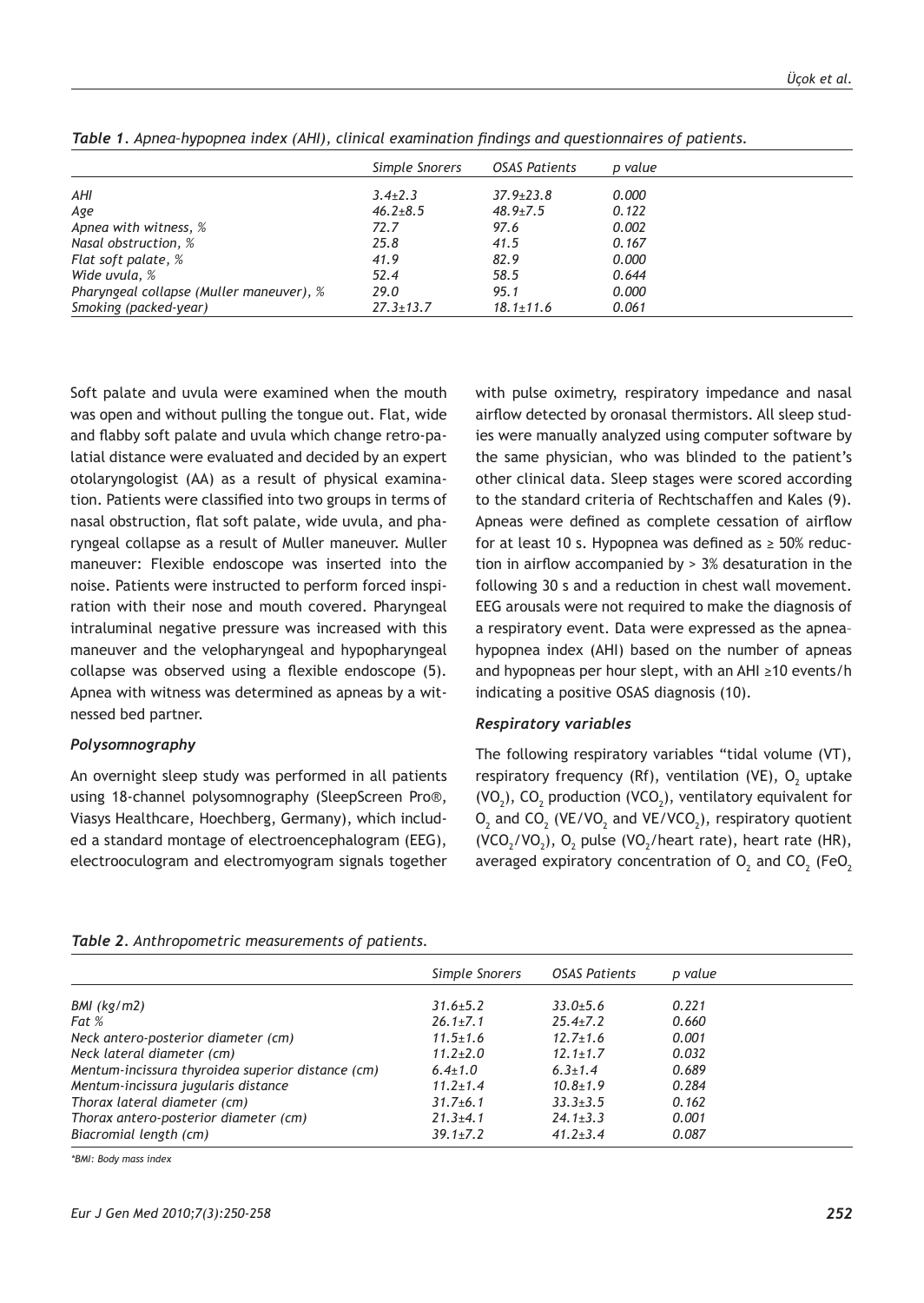|                                                                   | Simple Snorers    | OSAS Patients    | p value |
|-------------------------------------------------------------------|-------------------|------------------|---------|
| VT (tidal volüm) (L)                                              | $0.7{\pm}0.5$     | $0.7 \pm 0.4$    | 0.660   |
| Rf (respiratory frequency) (b/min)                                | $16.3 \pm 3.9$    | $16.8 \pm 4.3$   | 0.582   |
| VE (ventilation) (L/min)                                          | $10.7 + 6.7$      | $12.0 \pm 6.3$   | 0.388   |
| VO <sub>2</sub> (O <sub>2</sub> uptake) (ml/min)                  | 203.9±102.1       | $243.9 \pm 87.3$ | 0.058   |
| VCO <sub>2</sub> (CO <sub>2</sub> production) (ml/min)            | $193.2 \pm 153.7$ | $225.6 \pm 92.7$ | 0.244   |
| $VE/VO$ , (ventilatory equivalent for $O_2$ )                     | $50.0 \pm 32.2$   | $44.4 \pm 19.6$  | 0.339   |
| VE/VCO <sub>2</sub> (ventilatory equivalent for CO <sub>2</sub> ) | $51.5 \pm 16.2$   | $47.2 \pm 12.1$  | 0.172   |
| VO <sub>2</sub> /kg (ml/min/kg)                                   | $2.4 \pm 1.1$     | $2.7 \pm 0.8$    | 0.244   |
| R (respiratory quotient=RQ) (VCO <sub>2</sub> /VO <sub>2</sub> )  | $0.93 \pm 0.29$   | $0.91 \pm 0.18$  | 0.779   |
| FeO <sub>2</sub> (averaged expiratory concentration of $O2$ ) (%) | $17.1 \pm 1.2$    | $17.0 \pm 1.1$   | 0.667   |
| FeCO2 (averaged expiratory concentration of $CO2$ ) (%)           | $3.2{\pm}0.8$     | $3.4 \pm 0.8$    | 0.315   |
| VO2/Heart Rate (O, pulse) (ml/bpm)                                | $2.7 \pm 1.6$     | $3.7 \pm 1.7$    | 0.019   |
| Heart Rate (bpm)                                                  | $64.1 \pm 12.8$   | $62.1 \pm 9.5$   | 0.675   |
| FetO, (end tidal $O_2$ ) (%)                                      | $15.6 \pm 1.5$    | $15.7 \pm 1.6$   | 0.586   |
| FetCO <sub>2</sub> (end tidal $CO2$ ) (%)                         | $4.5 \pm 1.3$     | $4.6 \pm 1.1$    | 0.613   |
| petO <sub>2</sub> (end tidal PO <sub>2</sub> ) (mmHg)             | $97.1 \pm 9.1$    | $98.4 \pm 9.9$   | 0.542   |
| $petCO$ , (end tidal $CO2$ ) (mmHg)                               | $27.4 \pm 8.1$    | $27.8 \pm 6.8$   | 0.809   |
| FiO <sub>2</sub> (final inspiratory $O2$ fraction) (%)            | $20.1 \pm 0.2$    | $20.9 \pm 0.1$   | 0.089   |
| FiCO, (final inspiratory $CO2$ fraction) (%)                      | $0.05 \pm 0.02$   | $0.05 \pm 0.03$  | 0.427   |
| Ti (Duration of inspiration) (sec)                                | $1.6 \pm 0.6$     | $1.5 \pm 0.5$    | 0.462   |
| Te (Duration of expiration) (sec)                                 | $2.4 \pm 0.8$     | $2.4 \pm 0.7$    | 0.977   |
| Ttot (Duration total breathing cycle) (sec)                       | $4.0 \pm 1.3$     | $3.9 \pm 1.1$    | 0.764   |
| Ti/Ttot                                                           | $0.4 \pm 0.05$    | $0.4 \pm 0.06$   | 0.387   |

and FeCO<sub>2</sub>), end tidal O<sub>2</sub> and CO<sub>2</sub> percentages (FetO<sub>2</sub> and FetCO $_2$ ) , end tidal PO $_2$  and PCO $_2$  (petO $_2$  and pet-CO2), final inspiratory O2 and CO2 fractions (FiO $_2$  and FiCO<sub>2</sub>), durations of inspiration (Ti), durations of expiration (Te), durations of total breathing cycle (Ttot)" were measured using a breathing analysis system (Quark b2, Cosmed S.r.l., Italy) and chest belt telemetry (heart rate monitoring) system (Polar CR2032, CE0682, Monark Exercise AB, Sweden). The subjects were instructed to

avoid food intake 4 hours, no smoking 2 hours and not perform exercise 24 hours before the test. The tests were performed at the same hours (0830-1030) of the day. After resting for 15 minutes, the measurements were applied to the subjects in the laboratory which was silent and at room temperature. The device was calibrated prior to each test. The subjects were put on facemask, lay on supine position and did not move their arms and legs during the test. Respiratory variables re-

|  | Table 4. The correlations with AHI in subjects. |  |  |
|--|-------------------------------------------------|--|--|
|--|-------------------------------------------------|--|--|

|                         | r value | p value |
|-------------------------|---------|---------|
|                         |         |         |
| Age                     | 0.247   | 0.024   |
| <b>BMI</b>              | 0.207   | ns      |
| Fat %                   | 0.004   | ns      |
| Neck A-P Diameter       | 0.469   | 0.000   |
| Neck Lateral Diameter   | 0.321   | 0.003   |
| Thorax A-P Diameter     | 0.355   | 0.001   |
| Thorax Lateral Diameter | 0.261   | 0.017   |
| Apnea with witness      | 0.296   | 0.011   |
| Flat soft palate        | 0.266   | 0.024   |
| Muller maneuver         | 0.538   | 0.000   |
| VO <sub>2</sub>         | 0.227   | 0.039   |
| $O2$ Pulse              | 0.342   | 0.002   |
| FiCO <sub>2</sub>       | 0.231   | 0.036   |

*\*ns: Not significant*

# **Table 5.** The correlations with  $O_{2}$  pulse in patients.

|                         | r value | p value |
|-------------------------|---------|---------|
| Age                     | 0.088   | NS      |
| <b>BMI</b>              | 0.033   | NS.     |
| Fat %                   | 0.136   | NS.     |
| Neck A-P Diameter       | 0.568   | 0.000   |
| Neck Lateral Diameter   | 0,472   | 0.001   |
| Thorax A-P Diameter     | 0.498   | 0.001   |
| Thorax Lateral Diameter | 0,351   | 0.021   |
| Biacromial length (cm)  | 0.344   | 0.024   |

*\*NS: Not significant*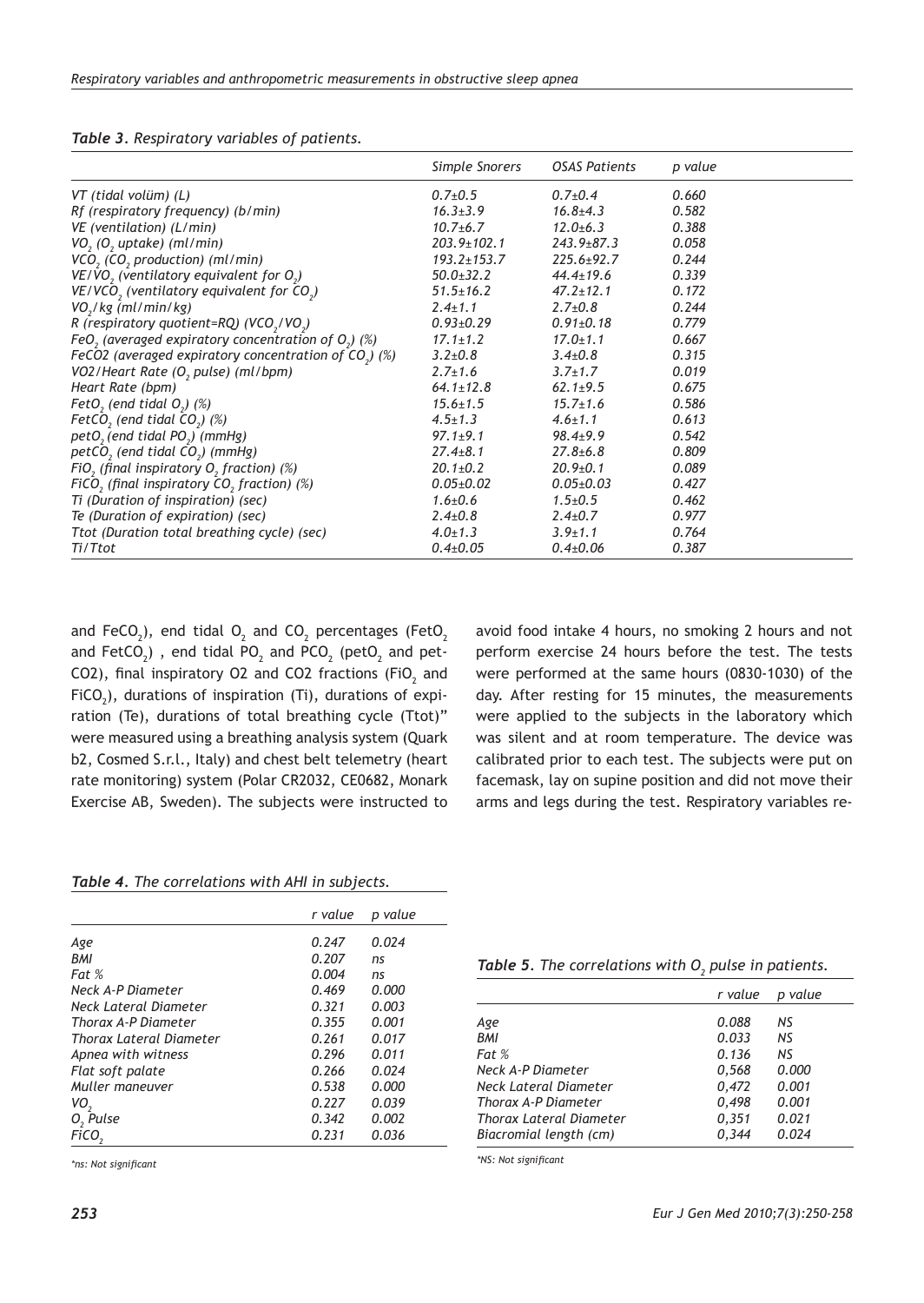lated  ${\sf O}_{\mathfrak z}$  and CO $_{\mathfrak z}$  were measured breath by breath for 15 minutes by analyzing the respired gases using a metabolic card. The mean values for 15 minutes were calculated with Excel programme.

## *Length and diameter measurements*

Anthropometric points were fixed and the length and diameter measurements were performed by the same physician all the time. Mentum-incisura tiroidea superior (M-ITS) and mentum-incisura jugularis (M-IJ) lengths were measured at anatomical position using a caliper compass. Diameter measurements of neck and chest were carried out at anatomical position with an anthropometric set (Harpenden, Holtain Ltd., UK).

## *Determination of body fat percentage*

The skinfold thickness measurements were carried out by the same physician using skinfold caliper (Holtain, Holtain Ltd., UK). The skinfold was picked up between the thumb and the index finger so as to include thicknesses of skin and subcutaneous fat (11). Abdomen, triceps, thigh and subscapular skinfold thickness measurements were done twice. When the differences between the two measurements were more than 5 %, the measurements were repeated. Body densities were calculated with Behnke Wilmore (BW) formulas for both men and women (12).

BW formula for calculation of body density for men was;

Body density = 1.08543 – 0.00086 (abdomen skinfold) – 0.0004 (thigh skinfold)

BW formula for calculation of body density for women was;

Body density = 1.06234 – 0.00068 (subscapular skinfold) – 0.00039 (triceps skinfold) – 0.00025 (thigh skinfold)

Body fat percentage was calculated from body density with Siri formula, which is:

Body fat percentage =  $(4.95/$  body density -  $4.5)$ \*100

## *Statistical analysis*

The results were presented as mean values±standard deviation. Chi-square test, Mann Whitney-U test, Pearson correlation test, and linear regression analysis were used. The significance level was determined as p<0.05.

# **RESULTS**

Of the total 83 patients, 43 (32 male and 11 female) having an AHI score ≥ 10 were diagnosed as OSAS, and 40 (27 male and 13 female) having an AHI score < 10 were diagnosed as simple snorers. Table 1 shows the mean values of AHI, age, clinical examination and questionnaire findings and smoking status of simple snorers and OSAS patients. AHI, apnea with witness, flat soft palate, and pharyngeal collapse with Muller maneuver values were found significantly higher in OSAS patients than those in simple snorers. The mean values for anthropometric measurements of simple snorers as well as OSAS patients can be seen in Table 2. Neck antero-posterior and lateral diameters, thorax antero-posterior diameter were found significantly higher in OSAS patients than that in simple snorers. Table 3 shows the mean values of respiratory variables for simple snorers and OSAS patients. Only the mean values for  $O_2$  pulse was found to be significantly higher in OSAS patients than the ones in simple snorers.

In Table 4, the correlations observed with AHI in subjects were given. That is, only pharyngeal collapse with Muller maneuver was found to be strongly correlated with AHI. Linear regression analysis of the measurements revealed that pharyngeal collapse with Muller maneuver (OR=20.7, CI=10.3-31.0, P=0.000) value was the most important predictor of OSAS.

Table 5 shows the correlations observed with  $\mathsf{O}_2$  pulse in patients. Biacromial length, and thorax and neck antero-posterior and lateral diameters were significantly correlated with  ${\mathsf O}_{\!_2}$  pulse in OSAS patients. But no correlation was found between  $O_2$  pulse and anthropometric measurements in simple snorers.

# **DISCUSSION**

The abnormal properties of respiratory movement were shown during apneic sleep in OSAS patients (13). Is it possible that abnormal breathing during sleep might affect respiratory variables after awakening in patients with OSAS? Ashraf et al. (14) analyzed spirometric indices of forced expiratory volume in 1 second / forced expiratory volume, maximum mid-expiratory flow, peak expiratory flow, forced expiratory flow 50, and forced inspiratory flow 50 in 138 patients with OSAS. They reported that spirometric abnormalities were not common in OSAS patients. Radwan et al. (2) postulated that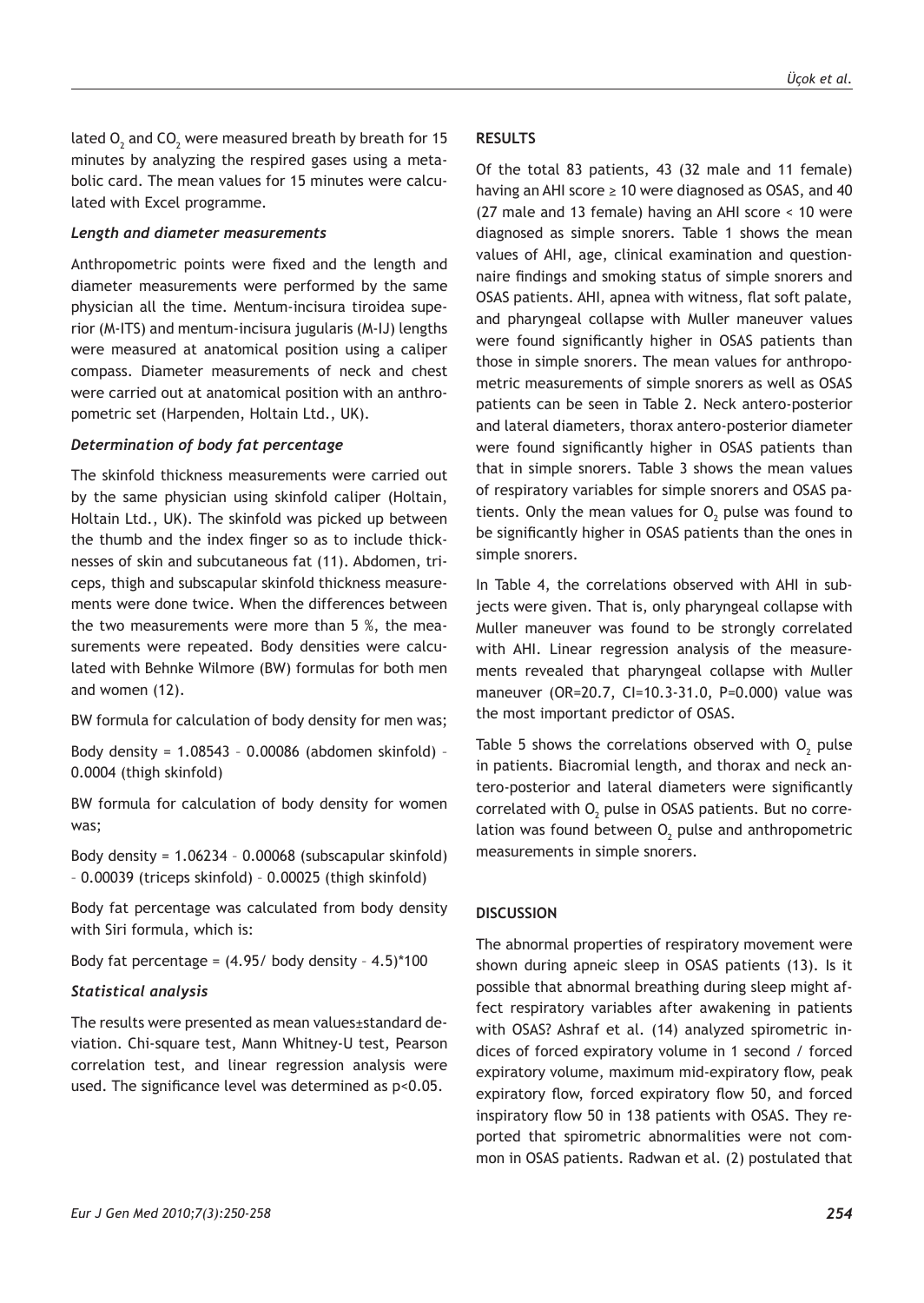OSAS patients have impaired respiratory compensation of additional inspiratory load, which was demonstrated during hypercapnic rebreathing test. Fuse et al. (15) examined ventilatory responses to hypoxia and to hypercapnia before and after sleep of 19 OSAS patients and 12 normal subjects. They found that the values of resting ventilation, minute ventilation at arterial oxygen saturation of 80% in hypoxia and minute ventilation at end-tidal partial pressure of CO $_{\textrm{\scriptsize{2}}}$  in arterial blood of 60  $^{\circ}$ mmHg in hypercapnia were significantly smaller in after sleep than those in before sleep; also end-tidal partial pressure of CO $_{\textrm{\tiny{2}}}$  in arterial blood rose significantly from before sleep to after sleep in the OSAS group. They suggested a hypothesis that repeated episodes of nocturnal hypoxia and hypercapnia may modify the regulation of ventilation after awakening in patients with OSAS (15). In light of above literatures, we planned to investigate the respiratory variables comprehensively, and as a result of the study, we found that  ${\mathsf O}_2$  pulse values elevated during wakefulness in patients with OSAS. We also investigated some anthropometric measurements for craniofacial, neck and chest regions, and performed otorhinolaryngologic examination. In current study, we found as a first time that increased thorax antero-posterior diameter value was significantly higher in OSAS patients than that in simple snorers.

It was shown that, respiratory timing is modified in patient with OSAS during sleep (16-18). Stoohs and Guilleminault (18) monitored and compared respiratory timing parameters of eight OSAS patients awake and during nocturnal sleep. They found an immediate increase in Ti, Te and Ttot with the onset of snoring. Also, through the duration of the snoring period, a further increase in Ti and a decrease in Te were noted, with a mean change in Ti/Ttot (18). Bittencourt et al. (19) studied moderately obese, sleep-deprived OSAS patients presenting daytime hypersomnolence, with normocapnia and no clinical or spirometric evidence of pulmonary disease. They found that average rest (wakeful) ventilatory response, inspiratory occlusion pressure, and ventilatory pattern (VT/Ti, Ti/Ttot) were within the normal range. Except for respiratory timing, other respiratory variables during wakefulness were not investigated in patients with OSAS previously. We found that the respiratory variables studied excepting  $\mathsf{O}_2$  pulse were not significantly different OSAS patients than those in simple snorers (Table 3).  $O_2$  pulse reflects the capacity of the heart to deliver  $O_2$  per heartbeat.

 $\mathsf{O}_2$  pulse, as an important index of cardiovascular efficiency, is closely related to health and cardiopulmonary function (20). Lavie et al. (21) used peak  $O_2$  pulse and lean body mass-adjusted  $\mathsf{O}_2$  pulse for predicting prognosis in patients with systolic heart failure. We found that  $\mathsf{O}_2$  pulse value was significantly higher in OSAS patients than the one in simple snorers (Table 3). In addition, It was correlated with AHI (Table 4). In this study, interestingly,  $\mathsf{O}_2$  pulse was statistically different between <code>OSAS</code> patients and simple snorers, but  $\mathrm{VO}_2$ ,  $\mathrm{VO}_2/\mathrm{kg}$ ,  $\mathrm{VCO}_2$  and HR values were not (Table 3). Some other factors might affect  ${\mathsf O}_2$  pulse in OSAS patients both at apneic and nonapneic conditions. We think that elevated  $O_2$  pulse in OSAS patients could be due to increased sympathetic activity and respiratory effort. Insidious changes such as increased sympathetic activity within the respiratory and cardiovascular systems occur over time in OSAS (22,23). Sympathetic over-activity at both acute and diurnal (non-apneic) conditions were demonstrated with urinary and plasma catecholamines, and intra-neuronal recordings of muscle sympathetic nerve activity in patients with OSAS (24). Increased respiratory effort may cause to develop of anaerobic muscle metabolism in OSAS patients. Bonanni et al. (25) found that exercise lactate levels were significantly higher, and an earlier lactate threshold was detected, in the patients with OSAS compared to normal controls. Sauleda et al. (26) applied a needle biopsy of the quadriceps femoris and found that the diameter of type II fibres and protein content were higher in patients with OSAS than healthy controls. The type II fibres of skeletal muscle uses mainly anaerobic metabolism. Ucok et al. (27) found that aerobic capacity was significantly lower in OSAS patients than in controls. These findings in the literature mentioned above (25-27) might be interpreted that the aerobic capacity was lower and the anaerobic metabolism was more developed in the patients with OSAS than normal subjects. Lactic acid, a product of anaerobic metabolism, largely is broken down with using  $O_2$  during non rapid muscle activity. However, it seems difficult to establish a direct link between metabolic status and  $O_2$  pulse in OSAS patients. We suggest that, possibly the finding of elevated  $O_2$  pulse might be an indicator for OSAS during wakefulness for the first time. It is accepted that some morphological differences are associated with the narrowing of the upper respiratory tract in patients for OSAS. During physical examination of patients with suspected OSAS, a comment is frequently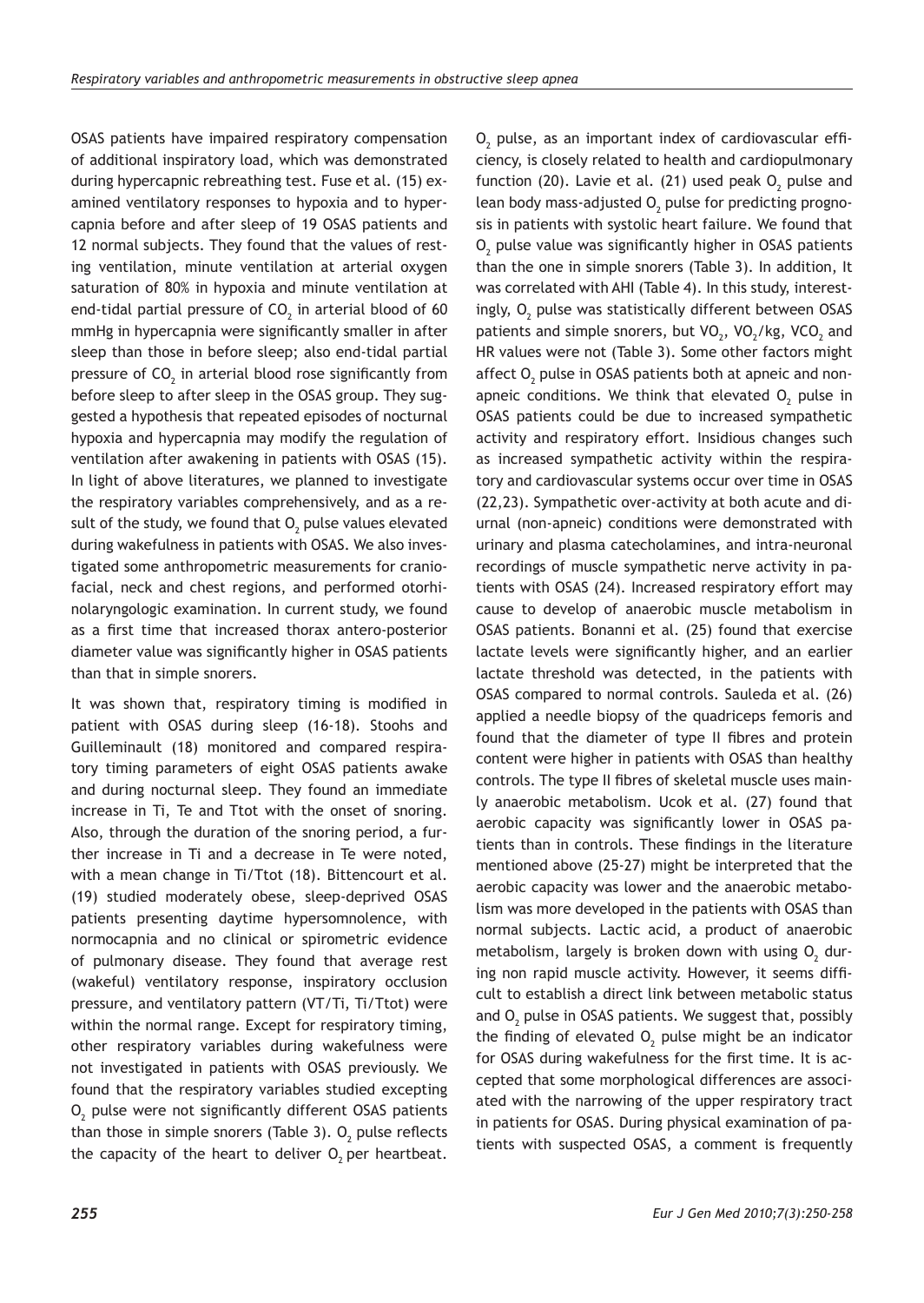made that they appear to have a short and fat neck (7). Iriondo Bedialauneta et al. (5) said that in a first visual exam, we should focus on the patient's morphotype, very probably that of an obese individual, with a short, thick neck. They also found that patients with OSAS have a greater neck circumference, and more frequent pharyngeal collapse in Muller's maneuver than simple snorers, nonetheless, nasal pathology was not different between OSAS and simple snorer. Neck circumference has been identified as the best predictor of sleep apnea (7,28-31). Similarly, we found that neck antero-posterior and lateral diameters were significantly higher in OSAS patients than those in simple snorers, and they correlated with AHI (Table 2 and 4). We investigated detailed anthropometric measurements of neck and chest. Unexpectedly, the result for M-IJ distance which also reflects neck length was not significantly lower in OSAS patients than that in simple snorers (Table 2). We first show that thorax antero-posterior diameter value was found to be increased in OSAS patients (Table 2). The increase in thorax antero-posterior diameter of patients with OSAS might be considered due to increased respiratory effort during sleep in these patients.

Ozbulut at al. (32) investigated the correlations between 39 anthropometric measurements and pulmonary functions tests in the patients with depressive, anxiety and psychotic disorders. They found that in patients groups, 12 sub-measurements in depressive disorder, and 5 in anxiety disorder were to be correlated significantly with pulmonary functions tests. However, they found no positive correlation between any anthropometric measurements and pulmonary functions tests in patients with schizophrenia. They suggest that these data might be an early indicator of a highly increased tendency for poor health status which might be an additional finding making these patients prone to some illness (32). Despite the fact that this investigation was carried out in a different patient group, we similarly studied the correlations between anthropometric measurements and respiratory variables, and found that O2 pulse value was significantly correlated with neck and thorax anthropometric measurements in OSAS patients (Table 5) but not in simple snorers. It might be speculated that the functional and anatomical differences may have affected each other during the course of OSAS development.

We found that apnea with witness, flat soft palate and pharyngeal collapse with Muller maneuver values were significantly higher OSAS patients than those in simple snorers and they correlated with AHI (Table 1 and 4). But only the value of pharyngeal collapse with Muller maneuver was strongly correlated with AHI (Table 4). To our knowledge, it was the most predicting factor for OSAS confirming the previous studies (5,33-35). Nasal continuous positive airway pressure is effective in moderate to severe OSAS patients (36). The patient undergoes evaluation by all the related specialties but the otolaryngologist plays the most important role and the purpose of otolaryngologic evaluation is to diagnose the problems causing the obstructive sleep apnea syndrome besides identifying the problems that may interfere with the use of continuous positive airway pressure devices (37). Apnea with witness, soft palate examination, and especially pharyngeal collapse with Muller maneuver might be used for routine diagnostic procedure in evaluating OSAS patients. Obesity is a potent risk factor for development and progression of sleep apnea, and clearly contributes to the incidence of sleep-disordered breathing (38,39). In our study neither BMI nor fat % values were found correlated with AHI in all patients (Table 4). These might to be because of the fact that both simple snorers and OSAS patients were obese (Table 2).

It is known that sleep-disordered breathing is very common and is associated with an increased risk of cardiovascular disease, cardiac arrhythmia and stroke (40). OSAS is insidious and patients are often unaware of the associated symptoms. Compounding the lack of patient awareness, health care professionals in most medical specialties not having received the necessary training to help expedite case finding and institute early intervention; it can be emphasized that early recognition and appropriate therapy can ameliorate the neurobehavioral consequences as well as quality of life and may also have favorable effects on cardiovascular health (3,41,42). The current study might shed on light some new aspects of physio-pathological status of OSAS and might contribute to management of OSAS if it is supported in another set of patients.

In conclusion, we suggest that neck antero-posterior and lateral diameters, thorax antero-posterior diameter might be predicting factors for OSAS. This study also emphasizes that pharyngeal collapse with Muller maneuver can be used as a routine diagnostic procedure in evaluating OSAS patients. We further suggest as first time that elevated  $O_2$  pulse might be a possible cardiopulmonary indicator in patients with OSAS during wakefulness.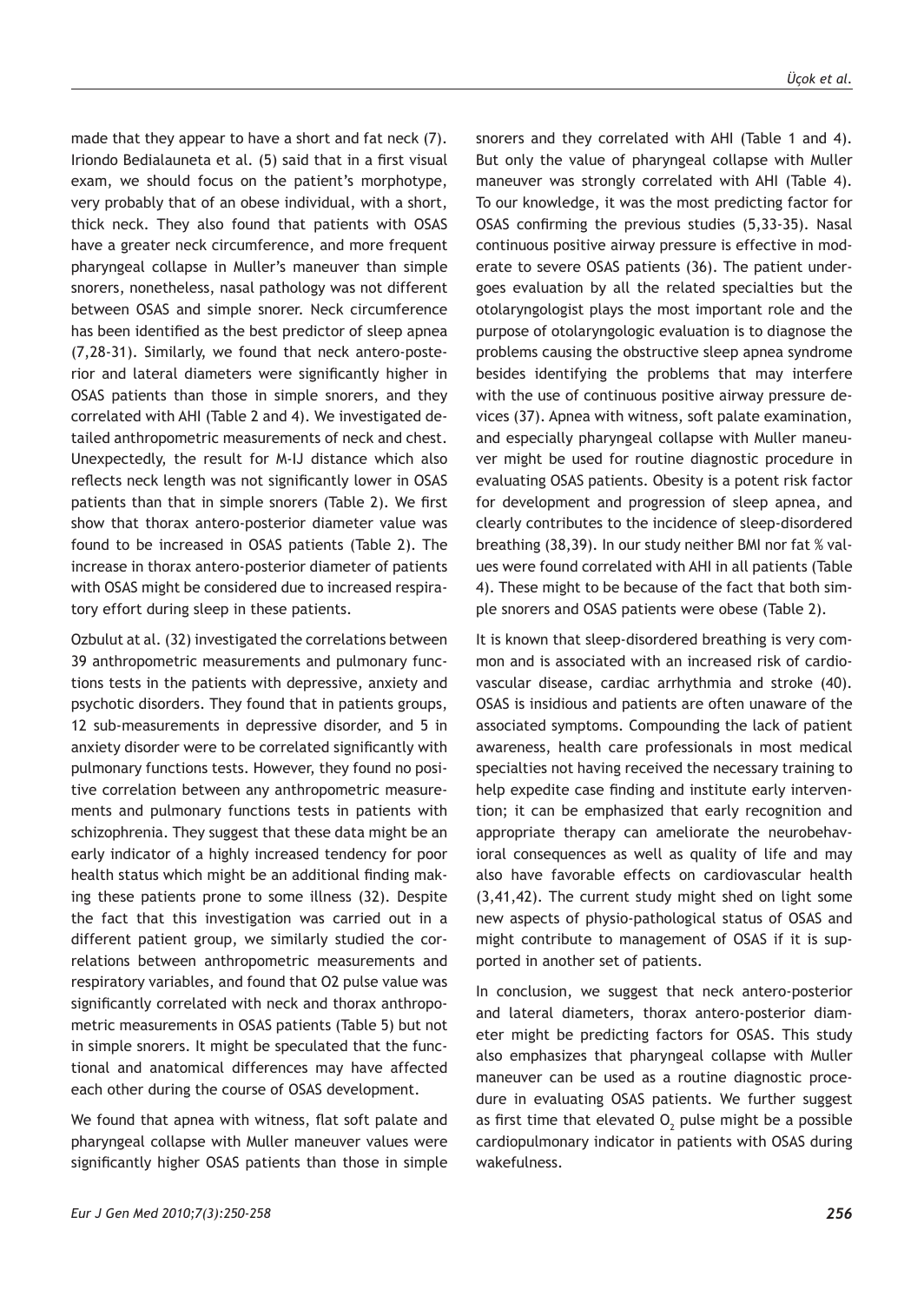#### *REFERENCES*

- *1. Shah N, Roux F, Mohsenin V. Improving Health-Related Quality of Life in Patients with Obstructive Sleep Apnea: What are the Available Options? Treat Respir Med 2006;5:235-44.*
- *2. Radwan L, Koziorowski A, Maszczyk Z, et al. Respiratory response to inspiratory resistive load changes in patients with obstructive sleep apnea syndrome. Pneumonol Alergol Pol 2000;68:44-56.*
- *3. Punjabi NM. The epidemiology of adult obstructive sleep apnea. Proc Am Thorac Soc 2008;5:136-43.*
- *4. Leung RST, Bradley TD. Sleep apnea and cardiovascular disease. Am J Respir Crit Care Med 2001;164:2147-65.*
- *5. Iriondo Bedialauneta JR, Santaolalla Montoya F, Moreno Alonso E, Martínez Ibargüen A, Sánchez Fernández JM. Analysis of the Anthropometric, Epidemiological, and Clinical Parameters in Patients with Snoring and Obstructive Sleep Apnoea. Acta Otorrinolaringol Esp 2007;58:413-20.*
- *6. Young T, Evans L, Finn L, Palta M. Estimation of the clinically diagnosed proportion of sleep apnea syndrome in middle-aged men and women. Sleep 1997;20:705-6.*
- *7. Katz I, Stradling J, Slutsky AS. Do patients with obstructive sleep apnea have thick necks? Am Rev Respir Dis 1990;141:1228-31.*
- *8. Cistulli PA. Craniofacial abnormalities in obstructive sleep apnoea: implications for treatment. Respirology 1996;1:167-74.*
- *9. Rechtschaffen A, Kales A. (1968) A Manual of Standardized Terminology, Techniques and Scoring System for Sleep Stages of Human Subjects. Public Health Services, NIH Publication no. 204, US Government Printing Office, Washington DC.*
- *10. Lavie P, Herer P, Hoffstein V. Obstructive sleep apnoea syndrome as a risk factor for hypertension: population study. BMJ 2000;320:479-82.*
- *11. Hurson M, Corish C. Evaluation of lifestyle, food consumption and nutrient intake patterns among Irish teenagers. Ir J Med Sci 1997;166:225-30.*
- *12. Behnke AR,Wilmore JH. (1974) Evaluation and Regulation of Body Build and Composition. Prentice-Hall, Englewood Cliffs, New Jersey.*
- *13. Miyata M, Burioka N, Suyama H, et al. Non-linear behaviour of respiratory movement in obstructive sleep apnoea syndrome. Clin Physiol Funct Imaging 2002;22:320-7.*
- *14. Ashraf M, Shaffi SA, BaHammam AS. Spirometry and flowvolume curve in patients with obstructive sleep apnea. Saudi Med J 2008;29:198-202.*
- *15. Fuse K, Satoh M, Yokota T, et al. Regulation of ventilation before and after sleep in patients with obstructive sleep apnoea. Respirology 1999;4:125-30.*
- *16. Onal E, Lopata M. Respiratory timing during NREM sleep in patients with occlusive sleep apnea. J Appl Physiol 1986;61:1444-8.*
- *17. Cibella F, Marrone O, Sanci S, Bellia V, Bonsignore G.*

*Expiratory timing in obstructive sleep apnoeas. Eur Respir J 1990;3:293-8.*

- *18. Stoohs R, Guilleminault C. Snoring during NREM sleep: respiratory timing, esophageal pressure and EEG arousal. Respir Physiol 1991;85:151-67.*
- *19. Bittencourt LR, Moura SM, Bagnato MC, Gregório LC, Tufik S, Nery LE. Assessment of ventilatory neuromuscular drive in patients with obstructive sleep apnea. Braz J Med Biol Res 1998;31:505-13.*
- *20. Wasserman K, Hansen J, Sue DY, Casaburi R, Whipp BJ. (2004) Principles of exercise testing and interpretation. 4th ed. Lippincott Williams and Wilkins, Philadelphia.*
- *21. Lavie CJ, Milani RV, Mehra MR. Peak exercise oxygen pulse and prognosis in chronic heart failure. Am J Cardiol 2004;93:588-93.*
- *22. Bradley TD, Phillipson EA. Pathogenesis and pathophysiology of the obstructive sleep apnea syndrome. Med Chin North Am 1985;69:1169-85.*
- *23. Lee DS. Respiratory and cardiac manifestations of obstructive sleep apnea. Nurs Clin North Am 2008;43:55-76.*
- *24. Fletcher EC. Sympathetic over activity in the etiology of hypertension of obstructive sleep apnea. Sleep 2003;26:15-9.*
- *25. Bonanni E, Pasquali L, Manca ML, et al. Lactate production and catecholamine profile during aerobic exercise in normotensive OSASS patients. Sleep Med 2004;5:137-45.*
- *26. Sauleda J, García-Palmer FJ, Tarraga S, Maimó A, Palou A, Agustí AG. Skeletal muscle changes in patients with obstructive sleep apnoea syndrome. Respir Med 2003;97:804-10.*
- *27. Ucok K, Aycicek A, Sezer M, et al. Aerobic and anaerobic exercise capacities in obstructive sleep apnea and associations with subcutaneous fat distributions. Lung 2009;187:29-36.*
- *28. Davies RJ, Stradling JR. The relationship between neck circumference, radiographic pharyngeal anatomy, and the obstnictive sleep apnea syndrome. Eur Resp J 1990;3:509-14.*
- *29. Stradling JR. Crosby JH. Predictors and prevalence of obstrucive sleep apnea and snoring in 1001 middle aged men. Thorax 1991;46:85-90.*
- *30. Dixon JB, Schachter LM, O'Brien PE. Predicting sleep apnea and excessive day sleepiness in the severely obese: indicators for polysomnography. Chest 2003;123:1134-41.*
- *31. Lam B, Ip MS, Tench E, Ryan CF. Craniofacial profile in Asian and white subjects with obstructive sleep apnoea. Thorax 2005;60:504-10.*
- *32. Ozbulut O, Ucok K, Mollaoglu H, et al. Assessment of anthropometric measurements and pulmonary functions in patients with psychiatric disorder. Neurol Psychiatr Brain Res 2007;14:95-101.*
- *33. Naya M, Vicente E, Llorente E, Marín C, Damborenea J. Predictive value of the Muller maneuver in obstructive sleep apnea syndrome. Acta Otorrinolaringol Esp 2000;51:40-5.*
- *34. Terris DJ, Hanasono MM, Liu YC. Reliability of the Muller maneuver and its association with sleep-disordered*